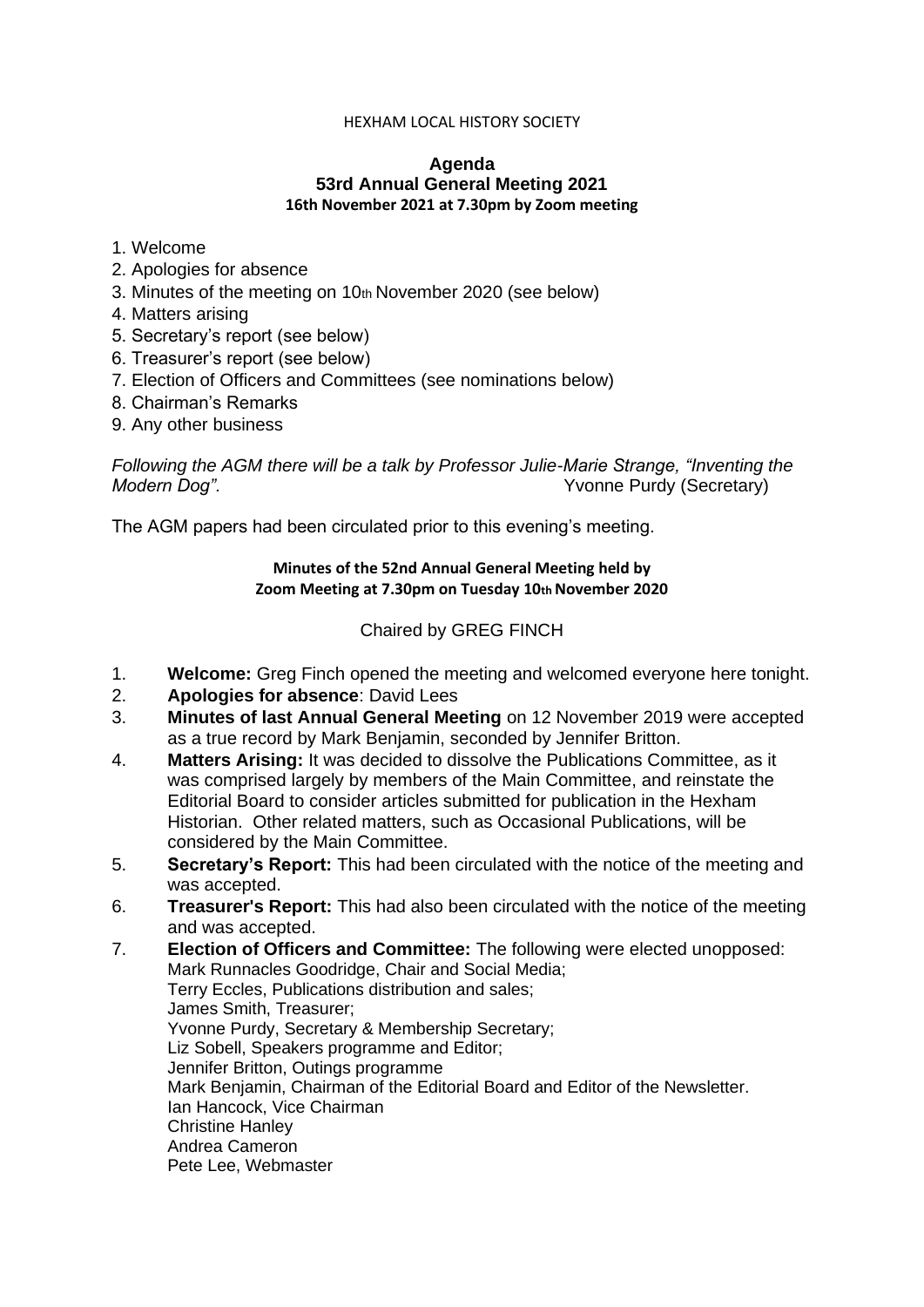8. C**hairman's Remarks**: Greg Finch handed over to Mark Runnacles Goodridge who welcomed members to the zoom meeting this evening, and thanked them for their attendance for our popular speaker, Max Adams.

As partial compensation for the Covid 19-induced loss of our normal programme of events, the Digital Photographic Archive has been utilised to provide online jigsaw puzzles which have proved very popular with some members and on the Society's Facebook page.

Work continues on the digitisation of Colin Dallison's collection of around 5000 slides of the town. Once digitised, the slides themselves will be lodged with the county museums service, the digitised images being accessible through the Society's digital archive.

Liz Sobell took on the editing of the Hexham Historian, with technical assistance from Mark Benjamin. Mark remains the editor of the Newsletter.

## 9. **Any Other Business:** There was no other business.

*The A.G.M. closed at 7.40 p.m. and was followed with a talk by Max Adams, "The First Kingdom".*

## **Nominations for posts of retiring Officers & committee membership**

#### **Proposed committee membership 2022**:

Chairman – Mark Runnacles Goodridge Feditorial Board Vice Chairman - Ian Hancock Mark Benjamin Publications Officer - Terry Eccles Susan Ketelaar Secretary - Yvonne Purdy **Liz Sobell** Treasurer - James Smith Greg Finch Editor - Liz Sobell **Ian Hancock** Outings - Jennifer Britton **Tim Barmby** Editor Newsletter - Mark Benjamin Advertisements for HH - Christine Hanley Programme - Andrea Cameron Webmaster - Pete Lee Social Media - Mark Runnacles Goodridge

#### **Committee recommendations to the AGM**

- 1) Subscription fees (as required under Article 6.4 v) of the constitution) "That there will be no change in 2022 to the level of subscriptions set for 2021"
- 2) Nomination of Auditor (as required under Article 6.4 iv) of the constitution) "That Howard Forrest be nominated to audit the Society accounts for 2021"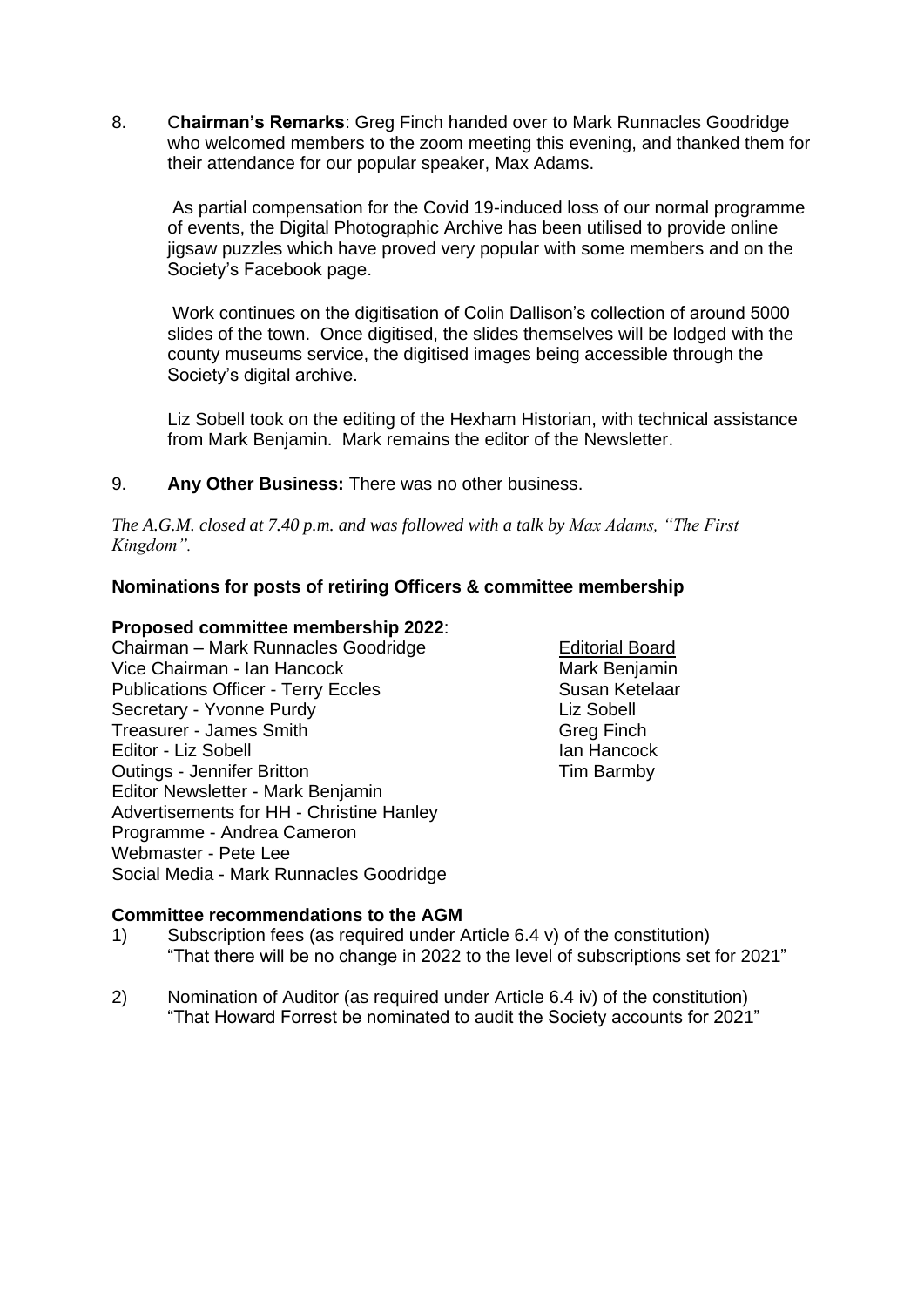## **Secretary's Report for 2020**

**Membership**: The Society was delighted to maintain an excellent number of members, over 300, in 2020.

**Programme:** Liz Sobell had once again organised an excellent, varied programme of speakers covering different aspects of Local History**.** The year was started by Dr Rob Young, "Reservoir Digs: a later Mesolithic site at Cow Green". February's talk was given by Dr Barbara Crosbie, "The Print Trade in Newcastle". Professor Michael Green followed in March with "The Ghosting of Anne Armstrong". April saw Dr Richard Pears, "William Newton, Tyneside Architect". The Tom Corfe Memorial Lecture in May was given by Dr Rob Collins, "The Sourcing & Dispersal of Hadrian's Wall". September's talk was sadly cancelled, but Greg Finch gave a talk by zoom on 24 September: "Skulduggery in Tudor Hexhamshire; The Aydon Shields Land Dispute". Zoom meetings continued in October with Dr Shane McCorristine, "The Criminal Corpse in Pieces", and Max Adams ended the year in November, after the AGM, with "The First Kingdom".

**Outings**: The Outings were sadly unable to take place in 2020, due to Covid 19.

**Newsletters**: In 2020, the Society's three Newsletters, compiled and published by Mark Benjamin, included a fascinating mix of news, reviews, requests for information and articles. Many thanks to our increasing number of members who now choose the option of receiving Newsletters by email.

**Publications:** Hexham Historian No. 30, was produced by Publications Editor Mark Benjamin, and maintained the high standard of excellent and varied articles. A complimentary copy of the new edition of John Chapman's A Walk back in Time was also included, being sent to members as a thank you for their continued support of the Society during the disruption caused by the Covid-19 pandemic. The Committee continue to plan publications for the future.

**Sales:** Terry Eccles continues to oversee and maintain regular sales from online sources, and local outlets.

**Internet:** Pete Lee continues his hard work maintaining and building new and interesting features into the HLHS website. Mark Runnacles Goodridge successfully maintains a popular Facebook presence for the Society which continues with a substantial number of followers.

**Committee:** The Committee met four times in 2020. Yvonne Purdy